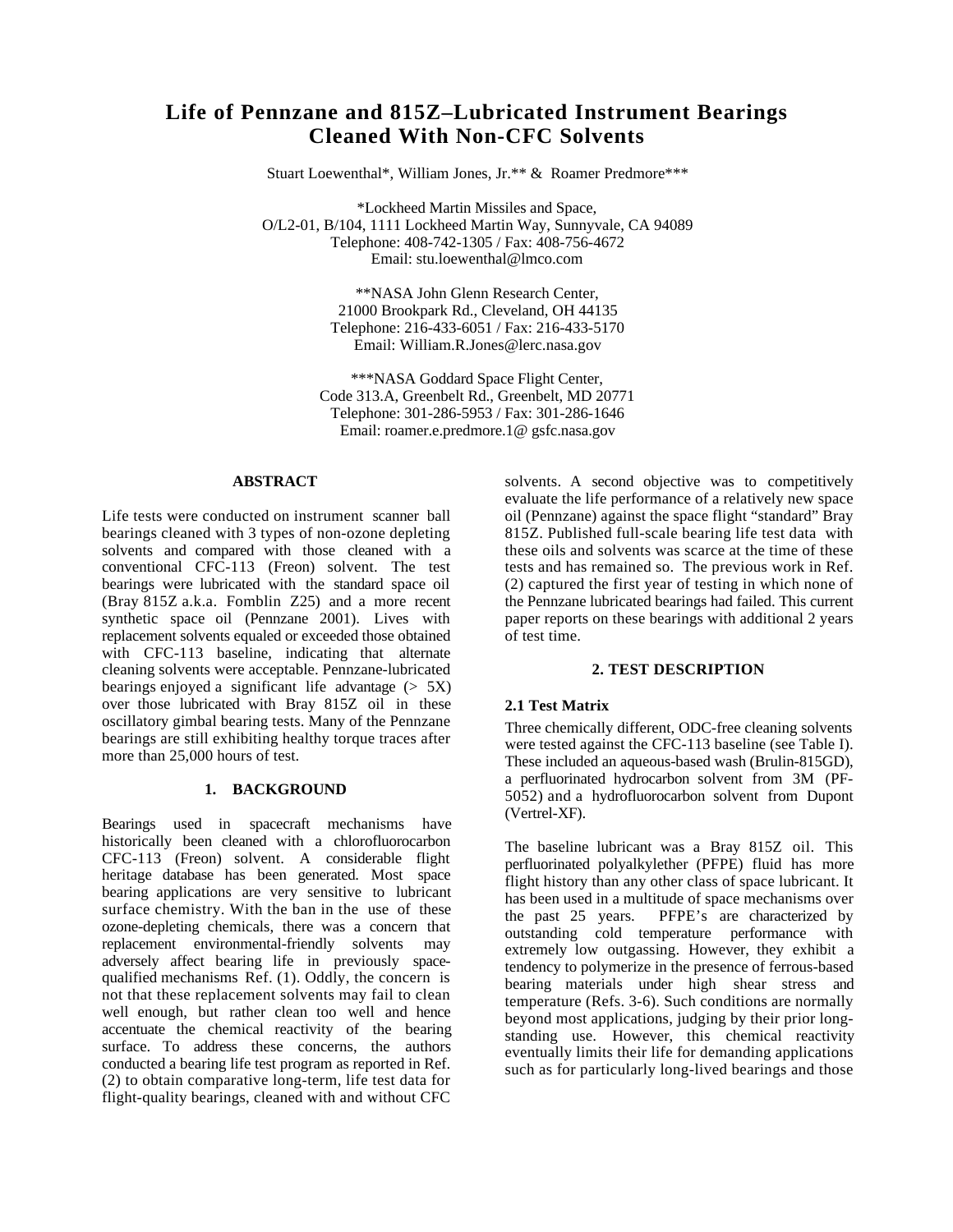that operate primarily in boundary lubrication, such as oscillatory scanner bearings.

Multiply-alkylated cyclopentanes (MAC) are a relatively new class of space oils that are candidates to replace PFPE space oils. These oils also enjoy excellent vapor pressure characteristics, moderate cold

| <b>Table I</b> Test Matrix |                |               |              |  |  |  |
|----------------------------|----------------|---------------|--------------|--|--|--|
| <b>SETS</b>                | <b>SOLVENT</b> | OIL           | The          |  |  |  |
| $\mathcal{L}$              | Freon-113      | Bray 815Z     | the t        |  |  |  |
| $\mathbf{2}$               | Aqueous        | Bray 815Z     | appl         |  |  |  |
| $\mathbf{2}$               | PF-5052        | Bray 815Z     | torqu        |  |  |  |
| $\mathbf{2}$               | Vertrel-XF     | Bray 815Z     | give<br>were |  |  |  |
| $\mathbf{2}$               | Freon-113      | Pennzane 2001 | ± 5<br>GPa   |  |  |  |
| $\mathbf{2}$               | <b>Aqueous</b> | Pennzane 2001 | acce         |  |  |  |
| $\mathbf{2}$               | PF-5052        | Pennzane 2001 | that         |  |  |  |
| 2                          | Vertrel-XF     | Pennzane 2001 | long         |  |  |  |

temperature performance and, unlike PFPE's, can accept anti-wear additives (Ref. 7). Since the current additives (phosphates) formulated with these oils are quickly (days) depleted in the presence of a space vacuum, it is not clear as to their long-term benefit. A number of accelerated wear test studies have been published (Refs. 7-10) comparing the life obtained with MACs and PFPEs. However, the authors are unaware of any long term, full scale bearing tests that directly compare their lives. Furthermore, it was suspected that the MAC oil would be less sensitive to solvent-surface chemistry since it didn't have the PFPE's chemical reactivity. Additionally, MACs have been observed to dewet bearing steel surfaces (Refs. 10 and 11) and it was wondered if this represented a long-term life threat. Therefore, a MAC oil, generically referred to Pennzane 2001, manufacture by Nye, Inc under the trade name synthetic oil 2001, was added to the test matrix. This formulated oil contained a tri-phenyl phosphate antiwear additive along with an anti-oxidant.

To improve the statistical significance of the results, each solvent - lube combination was tested twice in repeated test bearings. Thus a total of 16 test bearings were life tested for the 4 solvents and 2 oils (see Table I). All of the test bearings were processed by MPB per a standard LMMS specification typical for space flight bearings. Cleaning and lubrication was done at MPB rather than LMMS in order to better represent what a space bearing user might expect. All bearing components were pre-cleaned through MPB's normal process. The 440-C components were then acid passivated, and washed with the respective test solvent. A wettability check was performed to identify any beading problems. The bearings were then assembled, given a final test solvent wash until cleanliness level of better than 200 per MIL-STD-1246A was achieved.

All bearings were given a 10X to 20X visual examination prior to lubrication. The bearings were lubricated with either 60 to 80 mgs of Bray 815Z oil or 30 to 50 mgs of Pennzane 2001 oil to provide the same volume oil fill amounts on the order of 3.5%. This fill amount was deliberately selected to be meager to help accelerate the tests.

## **2.2 Test Bearings**

The test bearings were selected to be representative of the type that would be used for a space scanner bearing application. The bearings were better than a class 7T torque tube instrument bearing. Their geometry is given in Table II. These angular contact ball bearings were hard preloaded back to back with  $200 \pm 22$  N (45)  $\pm$  5 lb) resulting in a maximum Hertz stress of 1.1 GPa (163 KSI). This preload provided additional test acceleration, being approximately 3 times greater than that normally specified for this size bearing in a typical long-lived scanner application.

The bearing races are fabricated from AISI-440-C steel.

The ball separators are alternating PTFE toroids. The races are finished to a rms roughness of less than 0.08 microns (3 microinch). Table II identifies the test bearing geometry.

| <b>Table II Bearing Geometry</b> |  |  |  |  |  |  |
|----------------------------------|--|--|--|--|--|--|
| • Angular Contact, Duplex        |  |  |  |  |  |  |
| $\bullet$ 2532 size              |  |  |  |  |  |  |
| $\cdot$ 1.563 x 2.00x 0.25 inch  |  |  |  |  |  |  |
| • Class 7T Precision             |  |  |  |  |  |  |
| • 20 ° Contact Angle             |  |  |  |  |  |  |
| • 34 balls (0.125 in)            |  |  |  |  |  |  |
| • Conformity 0.525               |  |  |  |  |  |  |

## **2.3 Test Conditions**

The bearing pairs were mounted into a bearing cartridge and then hard preloaded. The cartridges were then installed into Lockheed Martin's computer controlled, vacuum bell jar life testers and pumped down to  $10^{-6}$ torr range. Twelve pairs of bearings were tested concurrently. Bearing torque and torque ripple were continuously monitored over the simulated scanner cycle of  $\pm$  12 degs.

In the interest of shortening test time, the stroke of  $\pm$ 12 degs was selected. This stroke does not allow for complete re-wetting of the contact, being slightly greater than the inner race ball track overlap but less than one complete ball rotation. A test cycle speed of 2.5 cycles per second was selected as a compromise between test time and operation primarily in the boundary lubrication mode (that is a lambda ratio of less than one where lambda is the ratio of elastohydrodynamic film thickness to composite surface roughness.

The bearings were continuously tested in this oscillatory mode. Periodic functional tests were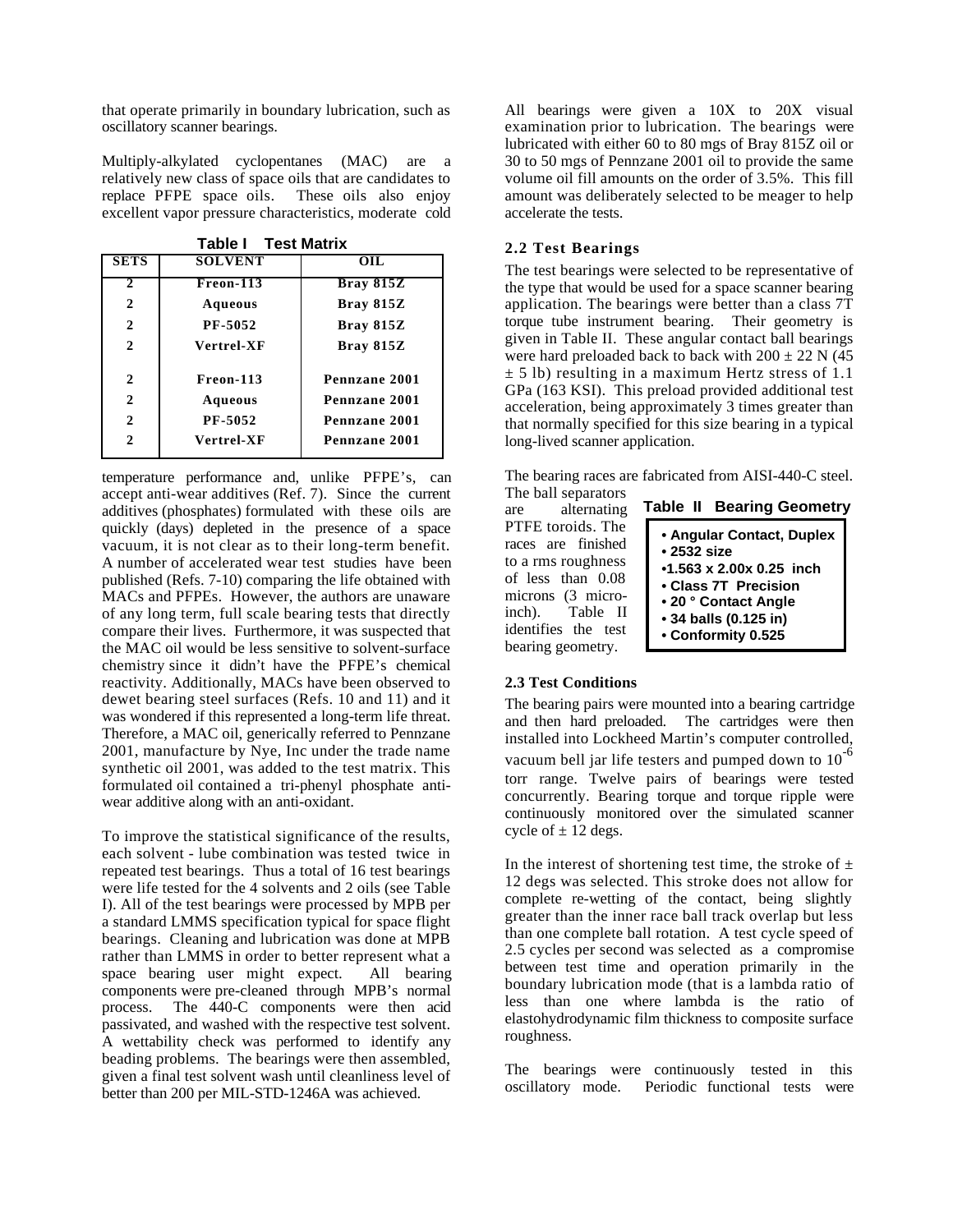performed as health checks. During these functionals, the bearing oscillation was stopped and the bearing immediately rotated 3 revolutions in each direction at 60 deg/sec. Normally the first sign of torque degradation occurs during the transition from oscillation to continuous rotation due to debris that has formed at end of stroke. This debris gives rise to a noticeable torque bump. Failure is considered to occur when a significant rise in torque occurs of between 3 to 4X the bearings starting torque.

#### **3. SUMMARY OF RESULTS**

#### **3.1 Torque Traces**

Life test torque history data for the various solventlubricant combinations have been collected over the past 25,000 hours. Examples of beginning and 26M cycle torque traces for Pennzane and Bray lubricated bearings cleaned with the baseline Freon solvent appear in Figure 1. At 26M cycles, the 815Z bearings show a clear failure torque signature while the torque signature of the Pennzane bearing is unchanged. Large failure torques (0.25 Nm or 2.25 in-lb) are apparent for the 26M cycle, 815Z bearings from the lower right hand plot. (Note that the Y-scale on this plot has been increased by a factor of 3X). The dramatic torque rise

immediately following oscillations are characteristic of degraded lubricant gimbal bearings. This torque "bump" is an artifact of the balls rolling over the debris that has accumulated at the end of stroke. In comparison, the torque trace with the Freon-Pennzane bearing is still well behaved at the 26M cycle point.

In the case of the Aqueous and PF-5052 solvents, torque is elevated for the 815Z bearings at the 45 to 50M cycle point (see Figure 2), but again stable for the Pennzane bearings.

The excellent performance of the Pennzane lubricated bearings in this harsh test is clearly evident from the torque traces at 215M cycles with the four different test solvents (Figure 3). These Pennzane bearings exhibit little if any torque degradation after 3 years of accelerated testing.

## **3.2 Torque History Summary**

The peaking running torque for the 8 pairs of 815Z bearings as a function of cycles is plotted in Figure 4. All of the bearings having reached the 3X failure torque levels. Except for one of the Vetrel bearings, all of the bearings failed in less than 50M cycles.



*Figure 1 Freon 113 Traces at Start & 26 M*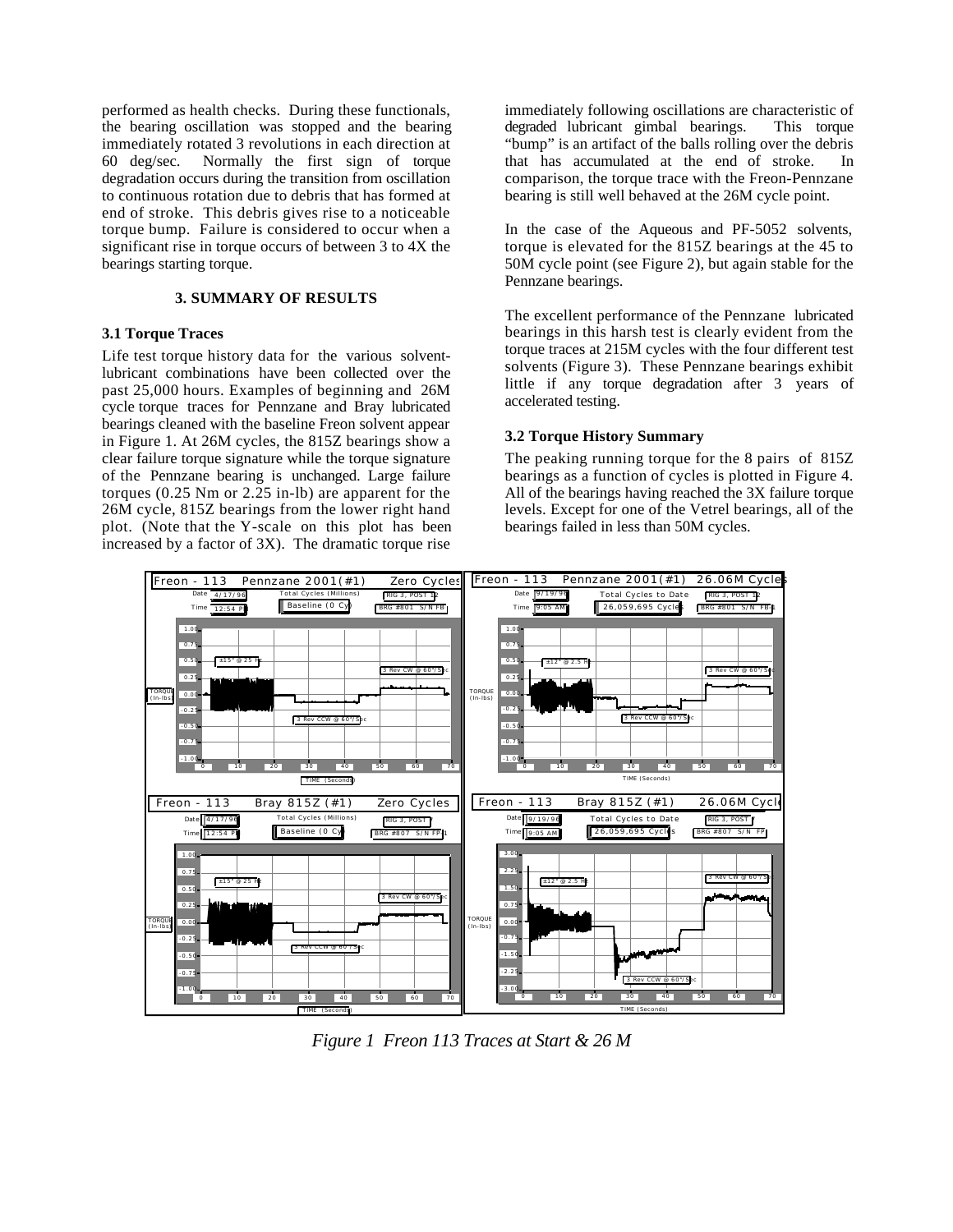

*Figure 2 Aqueous & PF5052 Traces at 50 M Cycles*



*Figure 3 Four Solvents at 215M Cycles with Pennzane 2001*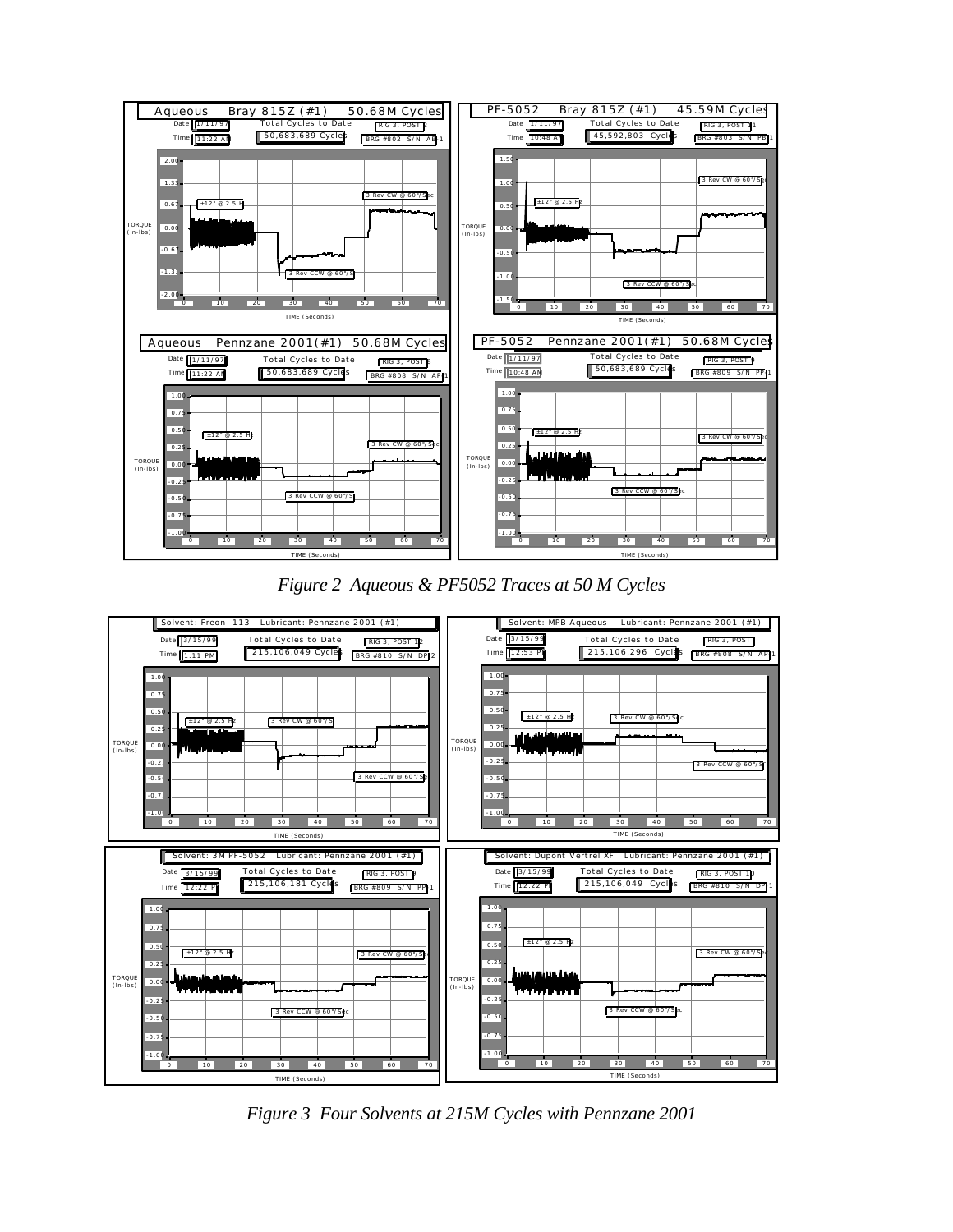

*Figure 4 Torque History - Bray 815Z Oil*

Running torques for all the bearings were in the 0.011 to 0.017 N-m (0.l to 0.15 in-lb) range at the beginning of the test. The two Freon cleaned bearings failed in the 10 to 15 M cycle range. This was followed by the aqueous and Vertrel-cleaned bearings and then those cleaned in the PF-5052 solvent. It is instructive to note that none of the bearings experienced a sharp torque rise or hard jam. Bearing torque generally rose gradually, often taken many millions of additional cycles before reaching failure levels. This gradual rise in torque occurs concurrently with the steady breakdown of the 815Z oil as it is converted a sludge-like polymer as documented in the post-test inspection section which follows. It appears that a small amount oil is converted to a "friction" polymer each cycle giving rise to a relatively linear torque increase with cycling. Having more oil in the bearing to start with should be of big help in extending bearing life.

At the time of this writing only two of the 8 Pennzanelubricated bearings have failed as shown in Figure 5. One of the Freon-cleaned bearings failed at 119M cycles and one of the aqueous bearings failed at 175M cycles.

The torque traces of the other 6 Pennzane lubricated bearings are still remarkably good as illustrated by the 4 that have reached 215M cycles in Figure 3. At this point in the test program, the Pennzane bearings enjoyed approximately a 5X average life factor advantage over those lubricated by the Bray oil. These results are consistent with the results reported by Jones, et.al. in Ref. 10 where greater than an order of magnitude lower wear life was measured with Pennzane than that with Fomblin Z25 using a vacuum, four ball life apparatus.



*Figure 5 Test Life Summary*